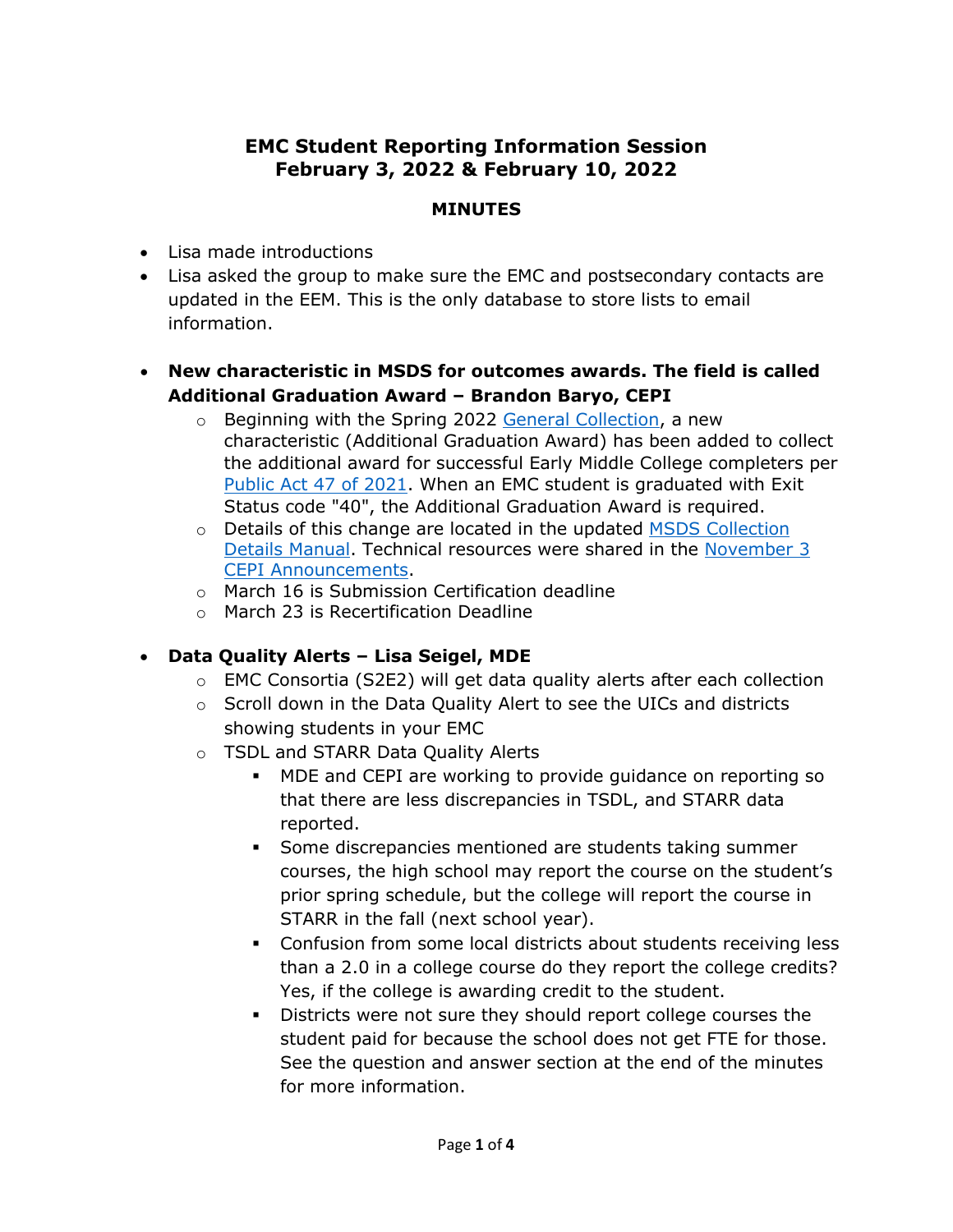- o The alerts go out about 8 times a year.
- o Data quality alerts will go out if missing postsecondary contacts or EMC coordinator
	- If no EMC coordinator listed, alert will go to the EEM authorized user
- **[MDE Memo on Fifth Year Requirements](https://www.michigan.gov/documents/mde/Public_Comment_DLP_2S1_and_2S2_738398_7.pdf) Lisa Seigel, MDE**
	- o [Companion Document](https://www.michigan.gov/documents/mde/5th_Year_EMC_Pupil_Membership_Companion_Doc_pdf_744333_7.pdf)
	- o When you code a student 3500, student is in a 5-year cohort
- **EMC Annual Verification Josh DeBrabander, CEPI**
	- o Verification notifications will go out in April
	- o Will be asking for focus area(s) this year
	- o Changes will be made in the EEM by the end of July or beginning of August
- **Updating the EEM contact information Josh DeBrabander, CEPI**
	- $\circ$  Local district EEM authorized user must make the updates
		- This can be done before CEPI makes other changes
	- $\circ$  EMC Coordinator make sure email and phone numbers are correct
	- o Postsecondary Contact(s) for each partner
		- Postsecondary contact needs to be individual at college or university the school is working with, not an individual at the local district
	- o Fields only MDE and CEPI update see PowerPoint
- **3500 Coding Deadline Dr. Stacey Stover, MDE**
	- $\circ$  Code EMC students by the fall certification date of the student's  $11<sup>th</sup>$ grade, 3rd year of high school
	- $\circ$  File appeal by June 30 of the student's 11<sup>th</sup> grade
		- Appeal process and forms can be found at [www.michigan.gov/emc](http://www.michigan.gov/emc)
	- o If students transfer to another EMC; do not remove the 3500 code from MSDS
- **Meeting Minutes, and PowerPoint Dr. Stacey Stover, MDE**
	- o Will be posted on the EMC website within one week of the call
- **Next Student Reporting Information Session Dr. Stacey Stover, MDE. Added a February 10 session due to snow days.** 
	- $\circ$  No registration necessary click on the link below to join the meeting.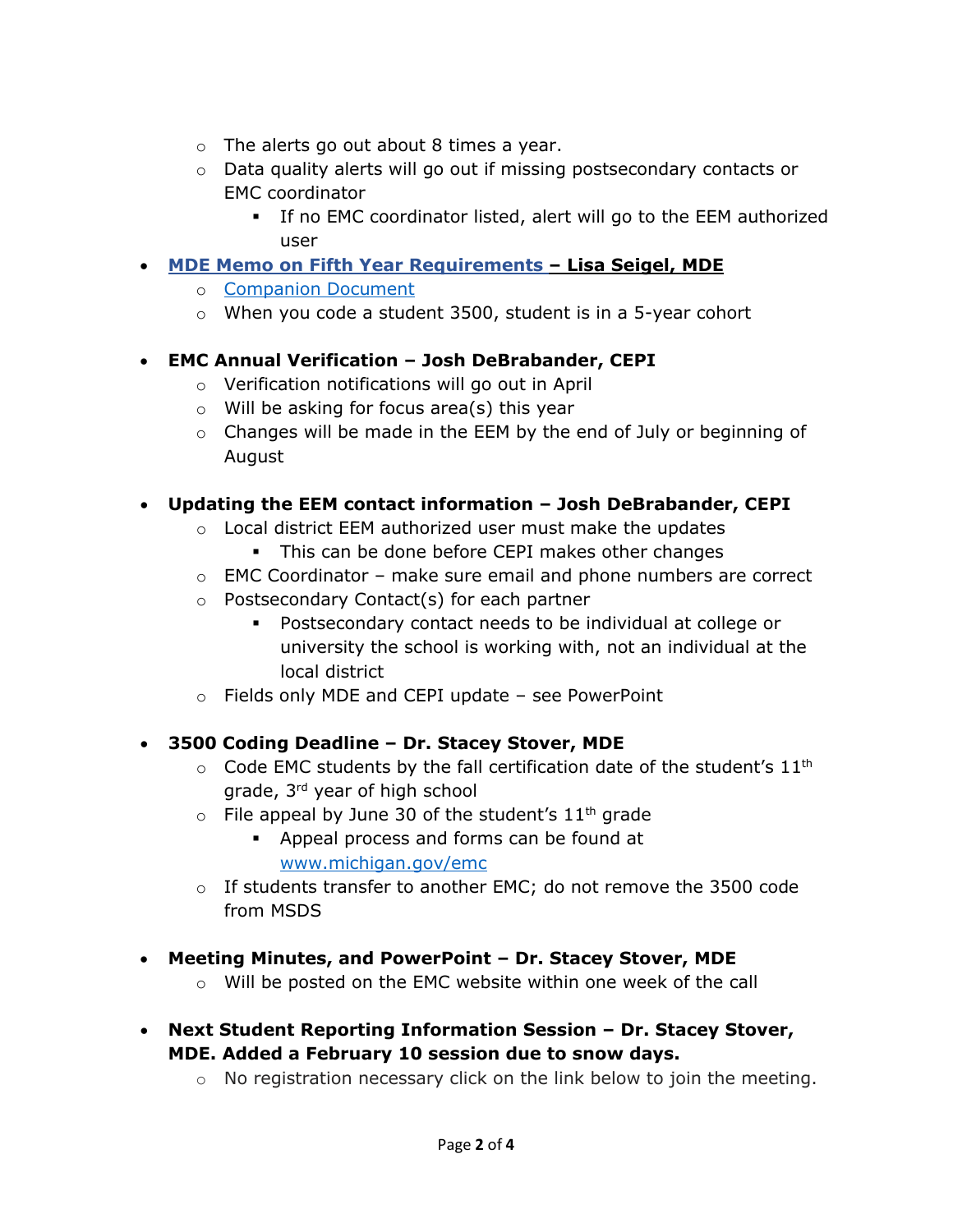[Click here to join the meeting](https://teams.microsoft.com/l/meetup-join/19%3ameeting_NjhkYmVhODItMjBlYi00ZWU1LTk5NDktMDZmNDM3NTk0MDVi%40thread.v2/0?context=%7b%22Tid%22%3a%22d5fb7087-3777-42ad-966a-892ef47225d1%22%2c%22Oid%22%3a%2219686424-ab7f-4e0d-9d17-bb7fbe46436a%22%7d)  Or call in (audio only) [+1 248-509-0316, 365167890#](tel:+12485090316,,365167890#%20) United States, Pontiac Phone Conference ID: 365 167 890#

- o May 12, 2022, 10:30-11:30
	- Call in information at www.michigan.gov/emc
- **Q & A All**

#### **Q1. Where can I find the language about adding a summer course to the student's schedule?**

### **A1. 5-G-A Postsecondary and Career and Technical Educational Dual Enrollment**

Section 5-G-A-3

7) District Options The dual enrollment acts do not prohibit a district from supporting the enrollment of any pupil regardless of his or her eligibility under the acts, nor do the acts prohibit a district from providing a level of tuition support that exceeds the amount prescribed by the acts. Districts have always had the option of supporting pupils in appropriate coursework that may include college courses. A local school board may elect to support college level courses or career preparation courses for any pupil if it is in the best interests of the pupil. **A district may allow a pupil to enroll in a course during the summer months and include the course on the pupil's class schedule for the spring or fall count.**

## **Q2. A) If a student pays for a college course, can that course time be counted for pupil membership FTE?**

**Q2. B) Should the course be listed on the student's schedule?**

### **A2.A) Response on 2.3.22 from Brian Ciloski, MDE State School Aid & Finance Pupil Accounting Specialist.**

You won't find it in legislation. That said, there are other factors that apply to why the district did not pay tuition that would weigh into if they can count the time toward membership.

- If the tuition was waived, for instance, due to the parents working for the postsecondary, we would still allow the district to claim that time.
- If the district included the course as part of the student's full-time schedule and claimed the membership and had the student pay tuition, that would be a double-dip which is not allowed.
- If the postsecondary course was in addition to the student's full-time schedule, then tuition could be charged but there would be no membership.

### **A2. B) Response on 2.3.22 from Brian Ciloski, MDE State School Aid & Finance Pupil Accounting Specialist.** I wouldn't have it on the student's